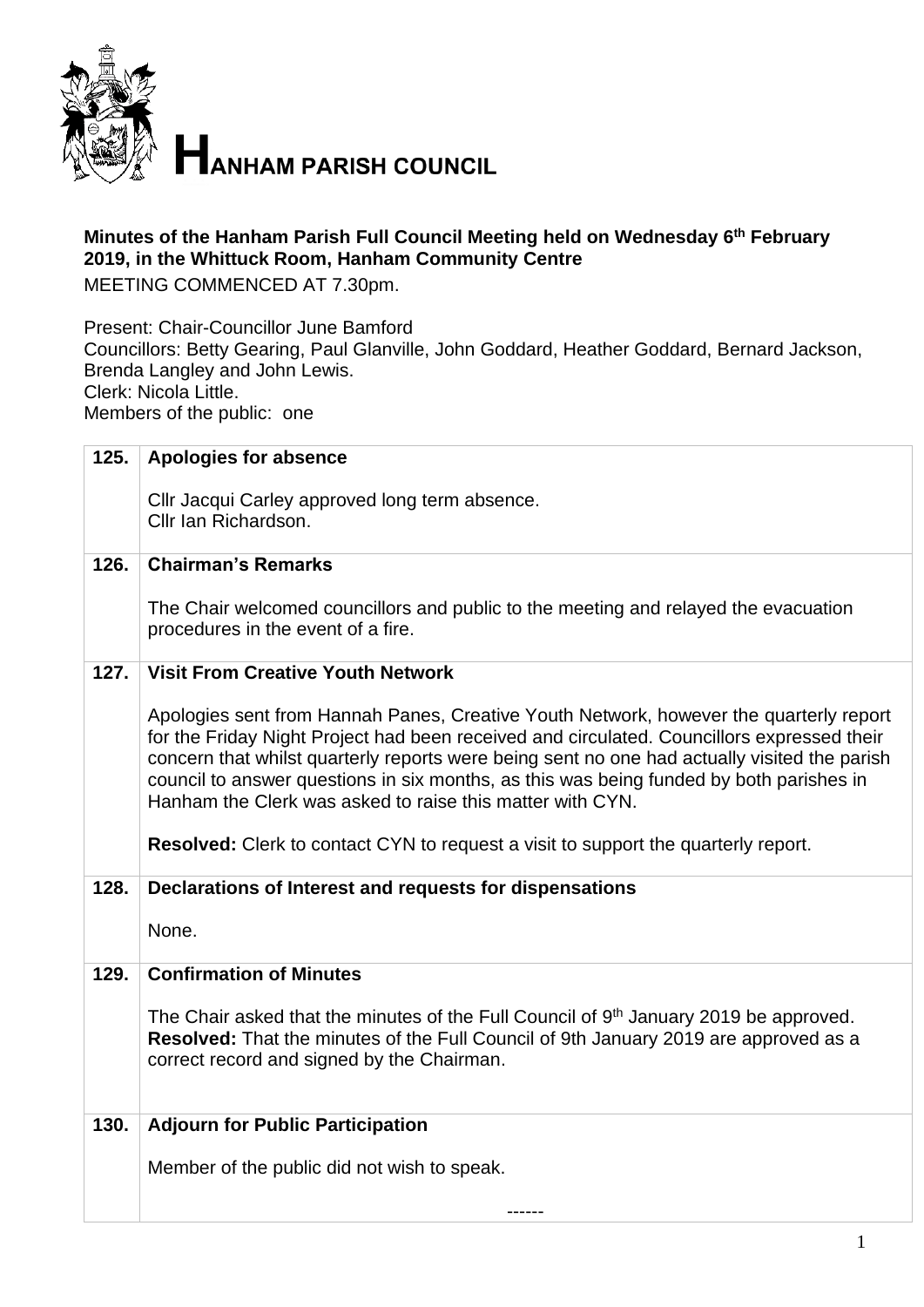|                                     | <b>Report from District Councillors</b>                                                                 |            |  |
|-------------------------------------|---------------------------------------------------------------------------------------------------------|------------|--|
|                                     | - South Glos Council due to set the council tax on 13 <sup>th</sup> February 2019.                      |            |  |
|                                     | - The new initiative "Love Hanham High Street" was discussed.                                           |            |  |
|                                     |                                                                                                         |            |  |
|                                     |                                                                                                         |            |  |
| 131.                                | <b>Meeting Reconvened</b>                                                                               |            |  |
|                                     |                                                                                                         |            |  |
| 132.                                | <b>Planning Matters</b>                                                                                 |            |  |
|                                     | a) No planning applications for consideration.                                                          |            |  |
|                                     |                                                                                                         |            |  |
|                                     | b) A planning application from Boco football club had been received for Greenbank                       |            |  |
|                                     | playing field, this was received too late to put on the agenda for discussion at this                   |            |  |
|                                     | meeting.                                                                                                |            |  |
|                                     | <b>Resolved:</b> This application would be discussed at a planning meeting on 19 <sup>th</sup> February |            |  |
|                                     | 2019.                                                                                                   |            |  |
|                                     |                                                                                                         |            |  |
| 133.                                | <b>Finance</b>                                                                                          |            |  |
|                                     |                                                                                                         |            |  |
|                                     | The budget is within the defined limits.<br>a)                                                          | £          |  |
|                                     | <b>Balances of accounts</b>                                                                             |            |  |
|                                     | As at 5th February 2019                                                                                 |            |  |
|                                     |                                                                                                         | £          |  |
|                                     | H.S.B.C. Treasurers Account                                                                             | 65.61      |  |
|                                     | H.S.B.C. Money Manager Account                                                                          | 50,390.01  |  |
|                                     | H.S.B.C. Election Account (earmarked reserves)                                                          | 21,785.47  |  |
|                                     | H.S.B.C. High Interest bond (earmarked reserves)                                                        | 11,800.16  |  |
|                                     | <b>Nat West Community Fund</b>                                                                          | 50,068.41  |  |
|                                     |                                                                                                         | 134,109.66 |  |
|                                     |                                                                                                         |            |  |
|                                     | <b>Resolved:</b> Renewal of a three-year contract for internal audit services with SGC<br>b)            |            |  |
|                                     | approved. Clerk to complete the necessary paperwork on behalf of the parish council.                    |            |  |
|                                     |                                                                                                         |            |  |
|                                     | Three new bench seats and two new planters have been added to the parish insurance<br>$\mathsf{C}$      |            |  |
|                                     | policy. The Clerk will also arrange to update the asset register. Duly noted.                           |            |  |
|                                     |                                                                                                         |            |  |
|                                     | <b>Resolved:</b> Payments approved from the schedule provided.<br>d)                                    |            |  |
|                                     |                                                                                                         |            |  |
| 134.                                | South Glos Council Spring Clean 2019 Campaign                                                           |            |  |
|                                     |                                                                                                         |            |  |
|                                     | Clirs June Bamford and Brenda Langley offered their services. Once they have set a date,                |            |  |
|                                     | they will inform the Clerk so that arrangements can be made to collect the litter.                      |            |  |
|                                     |                                                                                                         |            |  |
| <b>Parish Meeting Dates</b><br>135. |                                                                                                         |            |  |
|                                     |                                                                                                         |            |  |
|                                     | <b>Resolved:</b> Meeting dates approved for the next twelve months from the schedule provided.          |            |  |
| 136.                                | <b>Matters Arising from Previous Meetings</b>                                                           |            |  |
|                                     | None.                                                                                                   |            |  |
|                                     |                                                                                                         |            |  |
|                                     |                                                                                                         |            |  |
| 137.                                | Reports from Parish Council representatives from other meetings                                         |            |  |
|                                     |                                                                                                         |            |  |
|                                     | Cllr Jackson - Board of Trustees meeting at Hanham Comm. Centre.                                        |            |  |
|                                     | Clerk - Town and Parish Clerks Forum in Bradley Stoke 31 <sup>st</sup> Jan                              |            |  |